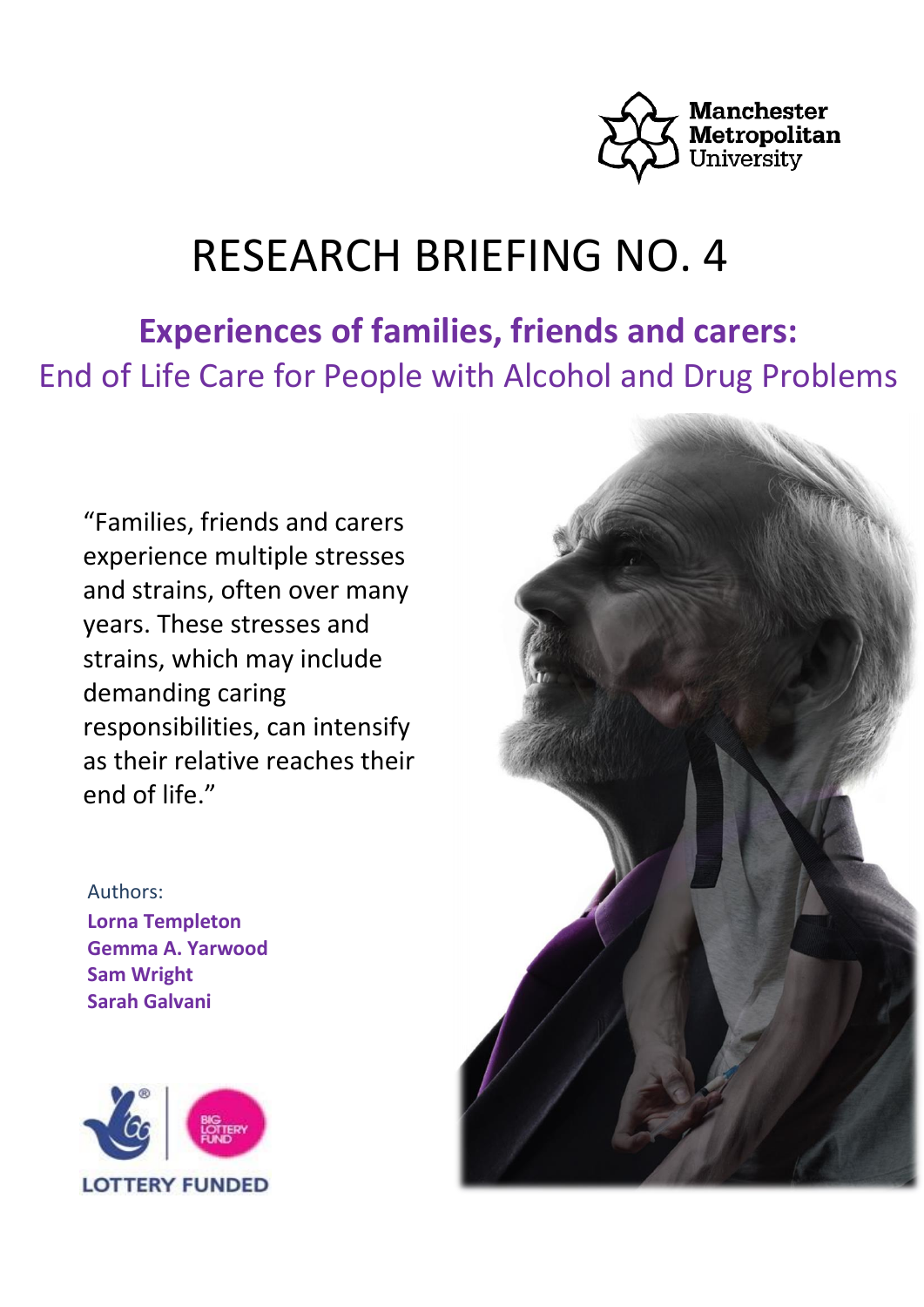## **Key findings**

 $\overline{a}$ 

- 1. Families, friends and carers<sup>1</sup> of people with problematic substance use experience multiple stresses and strains, often over many years.
- 2. Support to families is generally lacking, and many families do not recognise their own support needs. These stresses and strains, which may include demanding caring responsibilities, can intensify as they reach the end of life (EOL).
- 3. People with problematic substance use may deny that their use is problematic. As a result, families may be unaware of their relative's<sup>2</sup> poor health. This often means that identification of, and communication about, EOL, and hence care, is absent or late.
- 4. People with problematic substance use often struggle to care for themselves, which may mean that care decisions are left to families. Health and Social Care Practitioners<sup>3</sup> (HSCPs) often do not recognise this when delivering care and communicating with families; this can make the provision of good formal and informal care more difficult.
- 5. HSCPs need to be confident in initiating frank but compassionate conversations about substance use and EOL, addressing the immediate needs of those who are dying but also the practical and emotional support needs of families.
- 6. Families need empathy and encouragement from HSCPs to recognise their own needs and seek specialist support before death, when death occurs, and after death. Such support can help them to better prepare for their loved one's death, overcome feelings of stigma, and minimise the longterm trauma of substance-related bereavement.

 $1$  The terms 'families' and 'family' are used throughout this briefing to refer to family members, friends and carers of people with substance use and end of life (EOL) issues. Many people with substance use problems regard friends as family.

<sup>&</sup>lt;sup>2</sup> The term 'relative' is used to refer to the person with experience of substance use problems and end of life care needs. This includes family members and friends.

<sup>&</sup>lt;sup>3</sup> HSCP is used to refer to health and social care practitioners.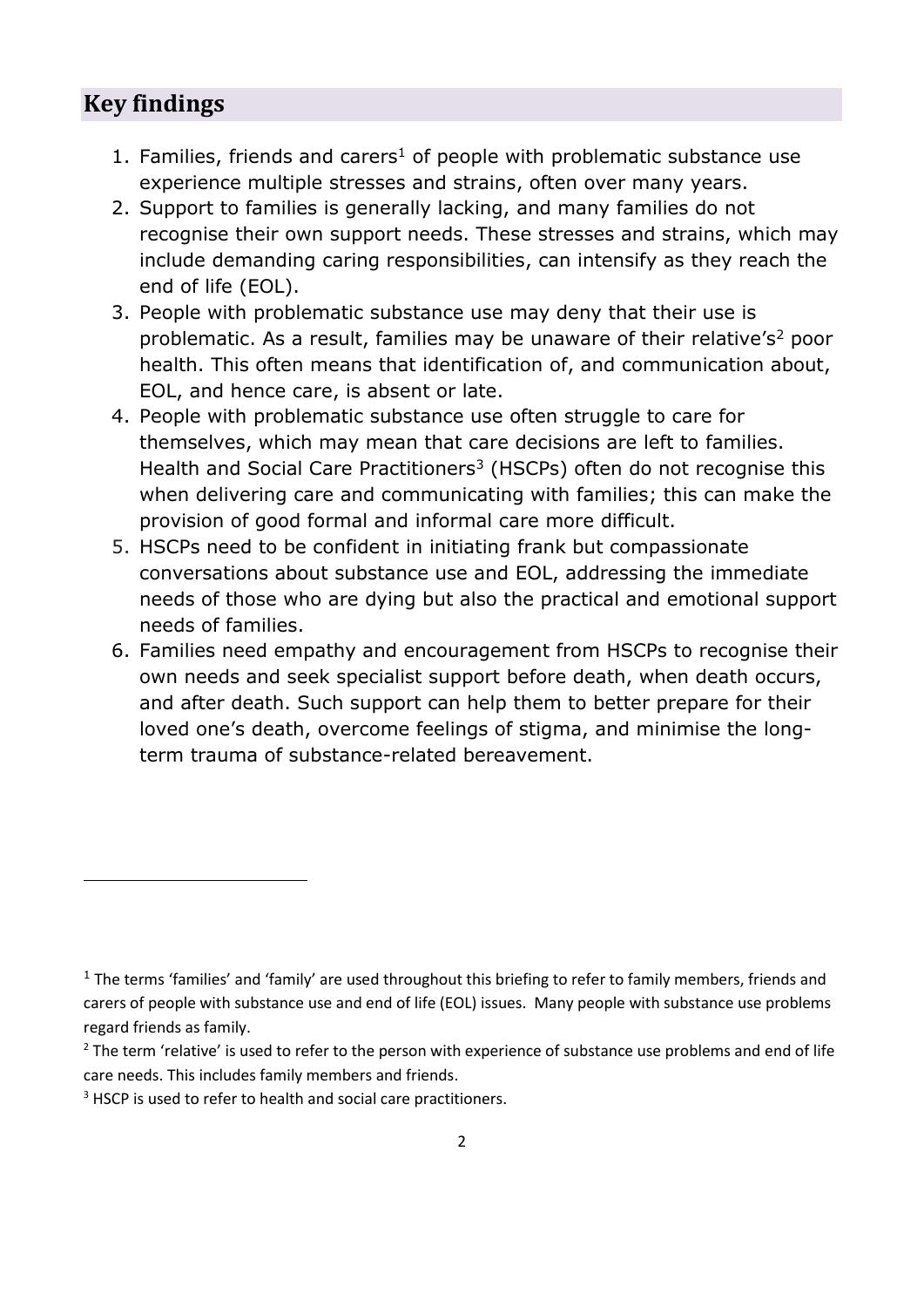# **Introduction**

Despite recognition of the need to address complex multiple morbidities, the needs of people with alcohol and/or drug problems and their families rarely feature within health and social care policy. There is a lack of research about palliative and EOL care for people with substance use problems and their families, and a lack of policy and practice attention about the specific experiences and needs of these cohorts of people. However, the desire to reduce inequalities in relation to access to palliative and EOL care provides an opportunity to develop new pathways and approaches to care that could substantially improve the situation for families.

This Briefing summarises findings from the family-focussed strand of a wider research programme exploring end of life care for people with problematic substance use. The aims of the family-focussed research were to:

- 1. Explore how families of people with alcohol/other drug problems experience their relative's end of life care;
- 2. Examine the extent to which services recognised or responded to the family's needs, and
- 3. Record the challenges and practice (both good and poor) that families encountered in accessing formal and informal support, for themselves and for their relative.

## **Methodology**

This research comprised two qualitative studies.

- 1. Study 1: secondary analysis of interview transcripts from a study with adults bereaved through a relative's substance use in England and Scotland (Valentine, 2018).
- 2. Study 2: primary interviews with families who were experiencing/had experienced EOL care for relatives with active or historic substance use problems. Interviewees were recruited from a range of sources, including hospices, substance use treatment services and community networks.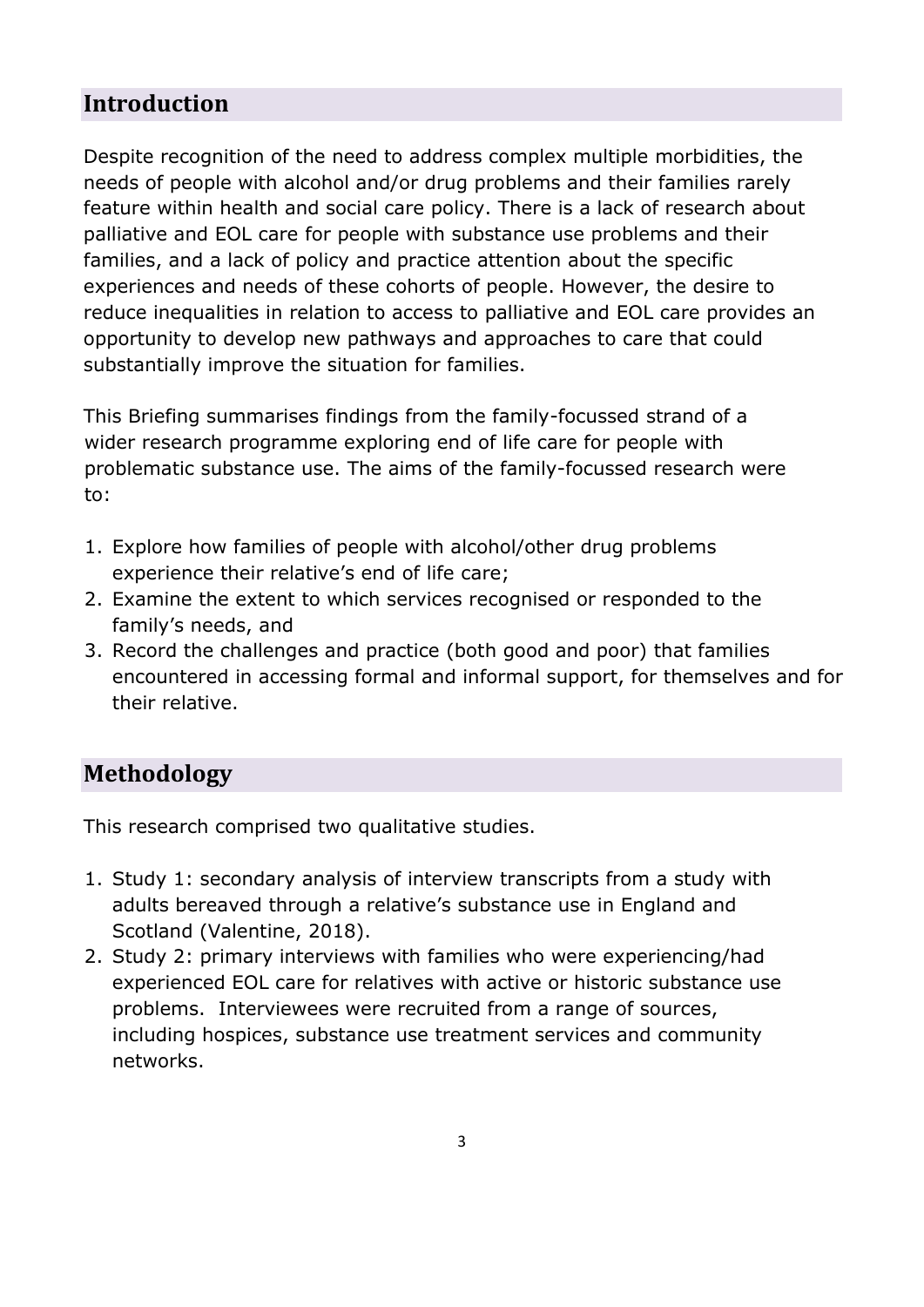The interviews conducted for Study 2 were audio recorded and transcribed. Both datasets were analysed using thematic template analysis (King, 2012) supported by the computer-based NVivo 10 software package.

# **Findings**

Study 1 comprised interviews with 102 adults bereaved as a result of substance use by a relative. Interviewees were parents, adult children, partners, siblings, nieces and friends who had been bereaved for periods of time ranging from six weeks to over 20 years. Their relatives were primarily alcohol or heroin users.

Study 2 comprised interviews with 18 individuals, two thirds of whom were female. Interviewees were children, parents, partners, friends, siblings and nephews. In the majority of cases the relative had already died, usually at hospital or at home, and as a result of alcohol-related illnesses and/or cancers.

Qualitative analysis of the two studies identified the same three broad themes.

- 1. Identification and communication about EOL.
- 2. Provision of care and support, including missed opportunities.
- 3. Family support needs (formal and informal).

### **Identification and communication about EOL**

There was wide variation across the interviews in terms of the extent to which EOL was anticipated and, subsequently, whether any communication about, or delivery of EOL care occurred. In Study 1, there was no mention of palliative or EOL care (including hospices) throughout the dataset. Furthermore, in only approximately one fifth of interviews was EOL explicitly identified by a health professional, and in the majority of cases these deaths were alcohol-related and occurred in hospital. The absence of such conversations and care meant that, despite often recognising how unwell their relative was, interviewees were not prepared when they died and also felt that their relative did not die peacefully or with dignity:

There was nobody overtly saying, 'This is end of life.' (Friend, Study 2)

He went into hospital. He was fine actually. He was walking. He was quite happy, fit and healthy, and then seven days later he died...it was really,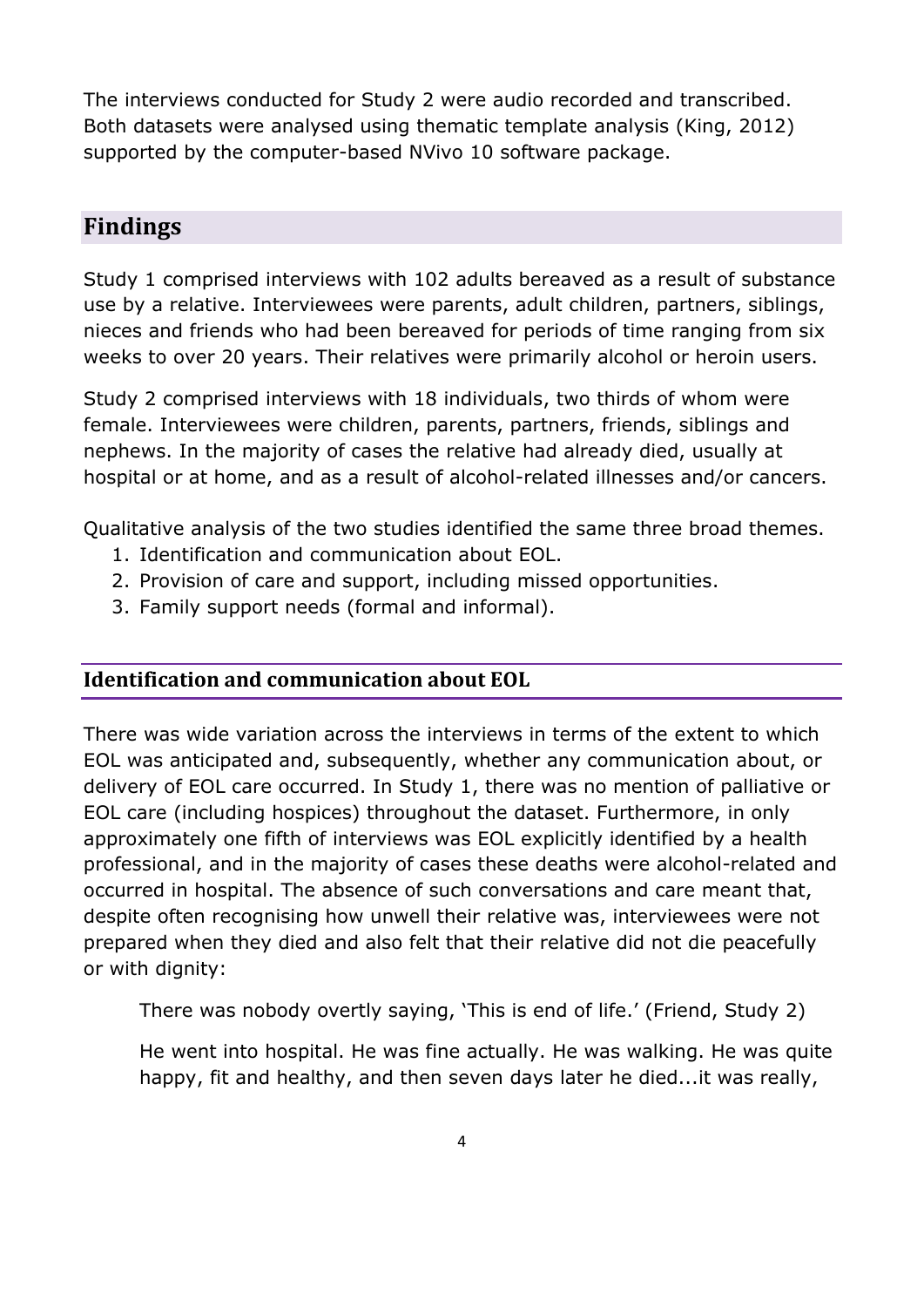really quick...he seemed fine and then all of a sudden he's just like taken away. I never really got to grips with that. (Niece, Study 1)

#### **Provision of care and support**

Despite frequent involvement with health services, many of the families in both studies talked about their relative's reluctance to engage with health and social care services. They also highlighted that their relative did not readily identify their substance use as being problematic or accept how unwell they were. This often resulted in their relative presenting late (if at all) to services which, combined with the unpredictable nature of many complex health conditions (including those which are alcohol-related), impeded palliative EOL care.

To varying extents, interviewees in both studies described how they felt that the professionals had missed opportunities to identify EOL. This meant missed opportunities to initiate the relevant conversations between combinations of the interviewee, their relative, professionals, and other family members. In many cases, the relative had multiple interactions with health services (including GPs and hospitals) in the months and years prior to death (associated with their substance use and/or other conditions), including pronouncements from HSCPs that the person would die if they did not change their behaviour. Yet, there seemed to be a dearth of cases where appropriate and timely palliative and EOL care was provided:

When we were in and out of [Accident & Emergency], maybe we could have done with some help or advice or somebody [speaking] to us and say[ing]: 'Look, you know, it's obvious your sister's got this problem, have you tried this? You know or have you tried contacting this organisation, or this?' (Step-sister, Study 1)

Interviewees also described poor care for their relatives and the impact this had on both themselves and their relative. Interviewees highlighted experiences or perceptions of stigma:

I'm thinking what do I have to say or do for somebody to actually listen and realise that as much as the care I gave [him] was the best I could give him, it would have been so much better had he had the help and support available. But it just wasn't there, no matter what I did...we were being treated as if we were diseased creatures.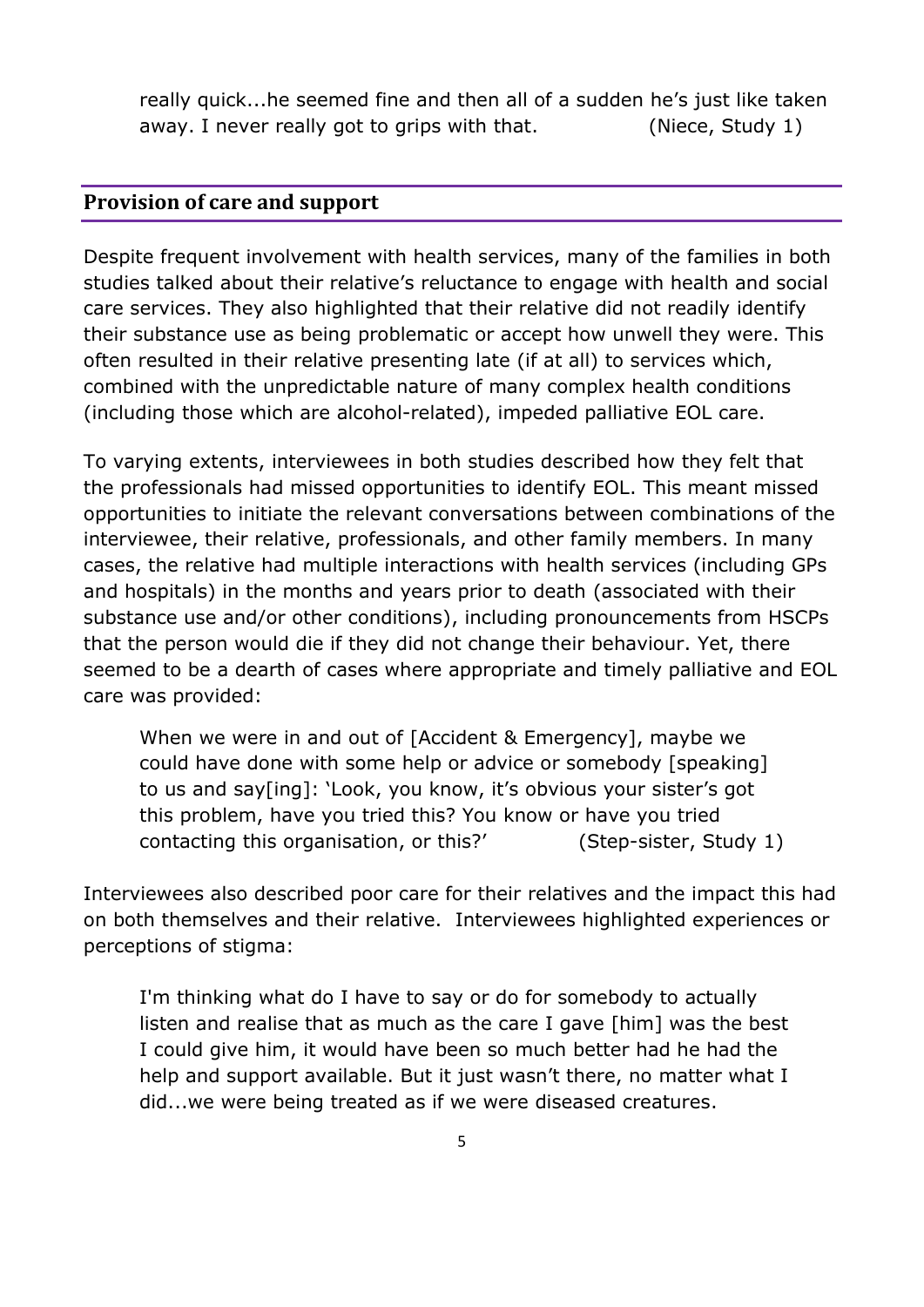(Female ex-partner, Study2)

Why did [the hospital nurses] always have a stern, cold exterior to everything that they said? Whenever you spoke to them, it was so abrupt and there was no feeling, there was nothing there...they didn't want to help you at all...Never showed any sympathy whatsoever, nothing just cold. (Nephew, Study 2)

Fortunately, albeit less common, some interviewees described cases where a HSCP had provided appropriate and compassionate care to the person who was dying and those supporting them:

She [social worker] coordinated the care package over the phone with me.  $($  Friend, Study 2 $)$ 

The hospital staff: I couldn't fault them at all, they did everything. There was at no point any suggestion that he was anything other than just someone in hospital who needed care...The level of care for both him and the family was - I couldn't fault it 100%...We slept around his bed, they gave us extra blankets. (Son, Study 2)

I remember when I actually got him into hospital and it was just me and [my son] there at first and the doctor, just she rubbed my arm...It was very empathetic I think and very helpful at that point. (Mother, Study 2)

#### **Family support needs**

Families had health and social care needs of their own before, at and after death of their relative. These were commonly tied up with how they had been affected by their relative's substance use, often for many years before they died. Sadly, however, despite clear evidence of the prolonged strain they were under, their attempts to seek help over the years had rarely proved successful. This lack of support, or experiences of poor support, continued after their relative's death, which could have a negative impact on grief and bereavement:

I did think about it [accessing support] seriously and I wasn't quite sure how to go about it, and I didn't really think that it would be for wives, husbands, sons and daughters of people who are alcoholics. I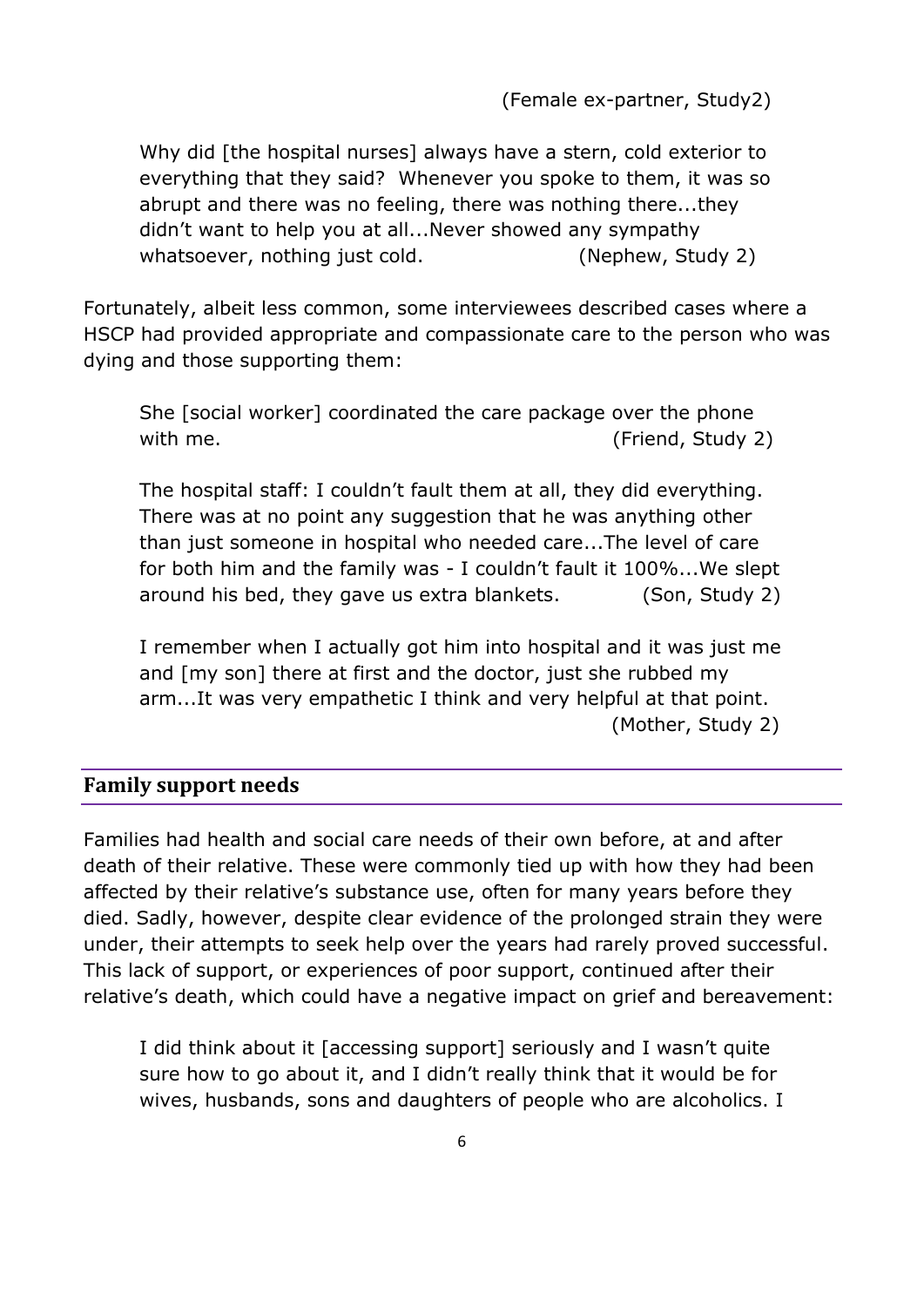rather just thought it was for, the help was there for alcoholics, I didn't realise that the family could have help. (Wife, Study 2)

If some person could have come down to the ward and said, 'Can I talk to you?...How [are] you feeling?...Are you okay?'...How can there be no acknowledgement of what's going on?

(Daughter, Study 2)

We weren't signposted to anything decent, I'm going to say it's a very niche thing but there must be so many people suffering from the same type of things in this area. (Sister, Study 2)

Again, examples of good support were rarer but when experienced they really made a difference:

The chaplain arrived actually, which was very lovely...really comforting...next to the consultant...although they were there for a very short time, they were just the most gentle and reassuring presence there. (Daughter, Study 2)

The thing that makes it work...people that genuinely care and that what they're doing doesn't come out of a professional / information / scientific statement. They genuinely commit and love you and care for you and you can sense and feel that. (Friend, Study 2)

## **Summary**

Together, the two studies highlight the distress and complexity of being a family member (or friend or carer) of someone with problematic substance use and a life shortening illness. Multiple factors before and at death can affect what is already a difficult time. The data also illustrate how difficult it can be for families to determine when someone is approaching the EOL, meaning that intervention and care does not happen, or happens very late. This can also greatly affect the quality of death and dying and how families are involved in, and affected by, their relative's EOL.

Good EOL care requires overtly empathetic approaches from HSCPs to both family members and their relatives. This includes clear communication that explicitly addresses both prognostic uncertainty and substance use, and a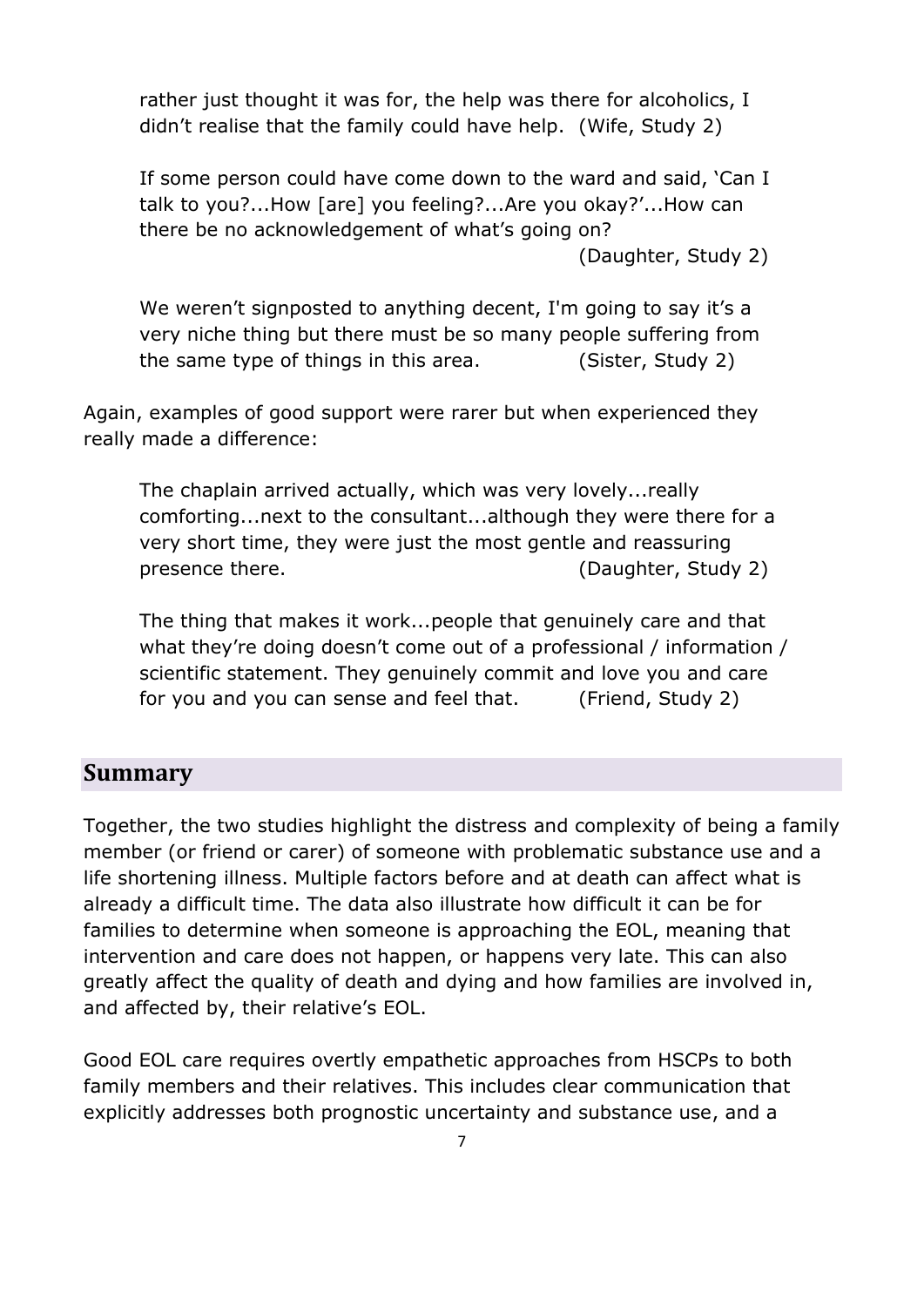holistic approach to care that includes families, friends and carers. Health and social care services also need to address complex issues such as patient reluctance to engage with services, low levels of self-care and possible impaired mental capacity, in order to work effectively with people most in need of support. It is imperative that both people at the EOL and their families can access compassionate and skilled health and social care practitioners. For families where there are alcohol or other drug problems, practitioners need to be able to openly discuss substance use, explicitly recognise the long-term stress the family members may have been experiencing, and counteract the shame or stigma they may feel. Families also need bereavement support due to the additional stigma and shame they may feel about their relative's death.

## **Conclusion and implications**

The two studies have given a unique, and hitherto largely unknown, insight in to the experiences of families of people with substance use problems and a life shortening illness. Families can experience multiple stresses and strains before, at, and after death, meaning that timely, appropriate and compassionate support is required at all times. There is much to do to meet the needs of a sizeable, but largely neglected group of families – these studies offer constructive suggestions for how practice, policy and research can do this. They can:

- 1. Recognise the needs of families caring for a relative with problematic substance use at EOL in policy, and through commissioning and service provision.
- 2. Develop proactive community outreach and hospital in-reach service delivery models for families and their relatives to foster engagement, and build joint working approaches with substance use, palliative and social care services.
- 3. Increase awareness of, and understanding of how to communicate about, the impact of substance use at the EOL with families and relatives, covering issues such as unpredictable health trajectories, complexity and denial.
- 4. Ensure equal access to the best possible EOL experience for families and their relatives, even where relatives are reluctant to engage with services.
- 5. Recognise, and act upon, the need for dedicated bereavement support for families of people with substance use problems.
- 6. Ensure future research works in partnership with both GP and acute hospital services in order to reach a broader demographic of families.